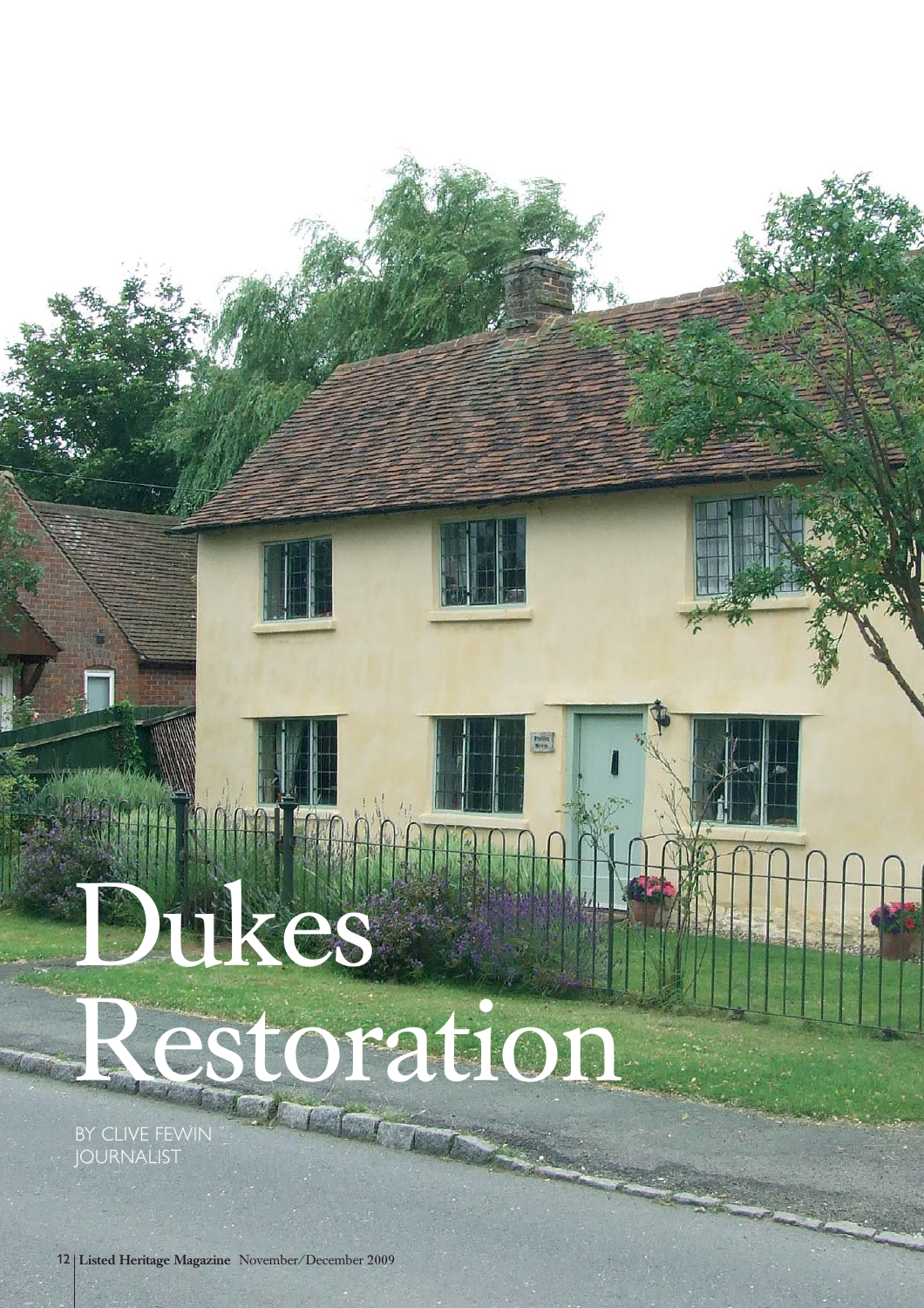



As a builder specialising in conservation work Robin Dukes loves a challenge. Therefore, when the opportunity arose to exchange his modern twoup two-down house in Aylesbury for a period house with potential for renovation he jumped at the idea. His wife Kate agreed.

The house they found was in a village 10 miles away. The late 18th century Grade II listed cottage has external walls of wychert (the word means 'white earth'), a sticky white subsoil found widely in historic buildings in the Vale of Aylesbury. Many old houses in the area have walls that were constructed simply by piling up this material in layers and letting it dry.

"Earth houses are fun: there are thousands in this country, and I believe they provide a lovely atmosphere to live in," Robin said. "However, sometimes people living in them do not know how to repair *Main image:* **The house today**

*Above:* **The renovated kitchen**

and restore them, and they handle them incorrectly."

In recent years the Dukes' new home had been badly cared for. The previous occupier, a lady, had become very elderly, and for the three years before they bought it she been confined to the downstairs. The building smelt damp and musty, there were patches of damp at low level, and sections of the exterior wall were falling away at the front.

"The main problem was fairly obvious, but a radical cure was needed," Robin explained. "Sometime in the 1960s the house had been covered with a very hard, thick cement-based pebbledash render. In addition, some of the internal lath and plaster and wattle and daub walls had been plastered with modern gypsum-based materials."

All these hard modern materials were incompatible with the flexible, porous wychert walls, which, being  $\implies$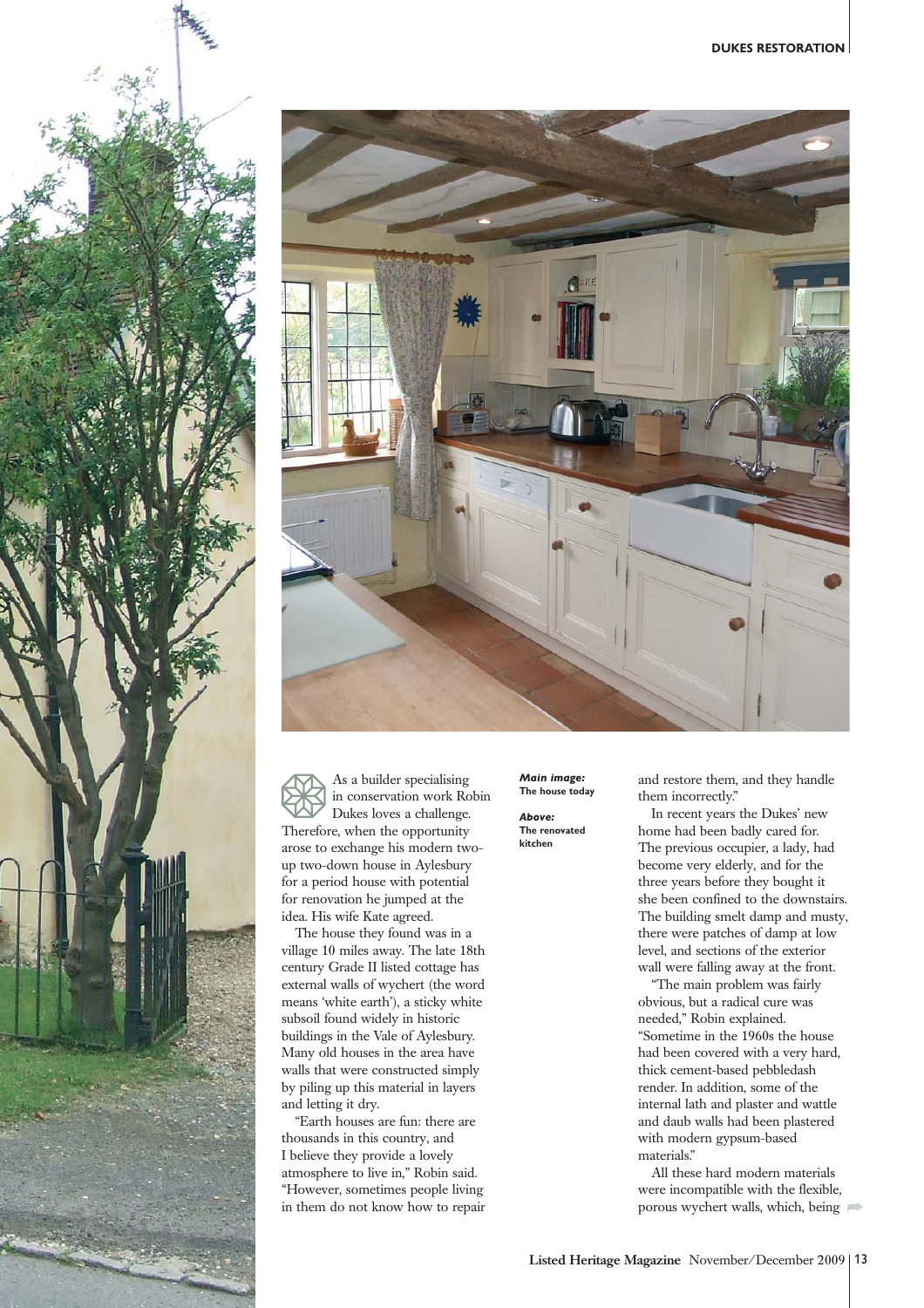







essentially earth, needed to breathe. This means they should be permitted to absorb and then readily permit the evaporation of moisture. The technical word for this is 'vapour permeability'.

"Hard, cementitious renders such as the pebbledash applied to the exterior of old houses are designed to keep the weather out," Robin said. "The usual problem is that when the render cracks, usually because it is incompatible with the softer historic fabric, water from driving rain can get in and run behind the pebbledash, forming channels that in the worst cases can lead to collapse. We decided the best course of action was to remove all the cement-based renders and plasters."

Outside, after stripping off all the pebbledash, they had some remedial work to do where there had been a collapse in the front wall at the north corner. They used unfired clay bricks from a local brickworks to fill this. This technique meant minimal shrinkage. Where repairs were needed in smaller, more localised areas of the external walls they mixed their own wychert using clay from the garden mixed with straw and a little water. They then covered the outside with a lime render. Inside Robin and Kate were keen

*Clockwise from top left:* **The house today**

**The house when Robin and Kate bought it**

**The inglenook fireplace in the dining room had been completely filled in: its rediscovery was a major triumph for Robin and Kate**

**The Dukes outside the house**

to take a fairly contemporary approach to the furnishing, and not clutter it, as so often happens in old cottages with small rooms. Nevertheless, they found the house was getting very full, so as their two children, now aged 13 and eight, were growing rapidly, they decided to extend.

Kate explained: "Originally it was two farmworkers' cottages. In the 19th century a utility room and staircase had been added at the rear with a staircase and the downstairs bathroom and WC added in the one-storey extension.

"We saw a second, two-storey extension as a means of getting the  $\Rightarrow$